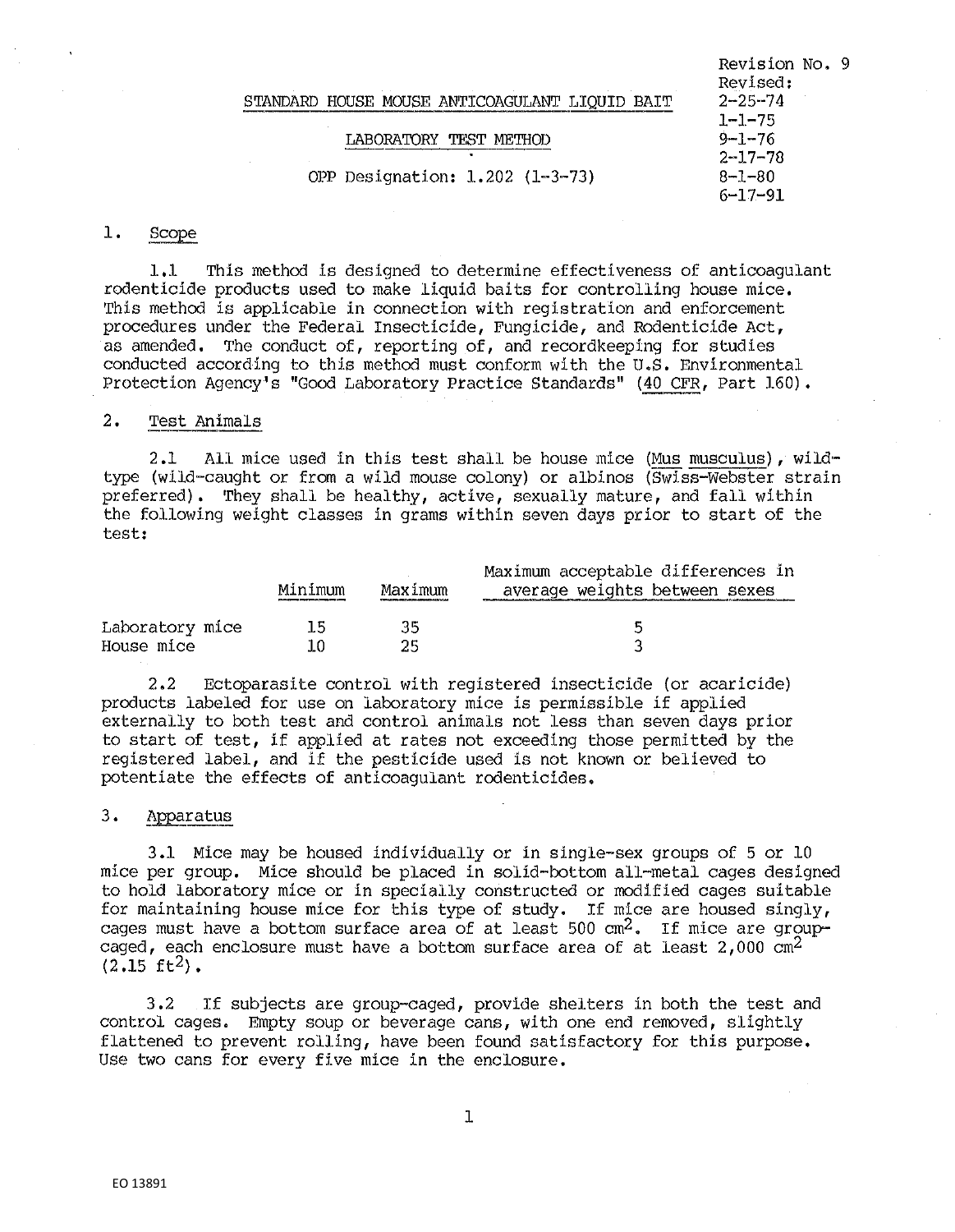OPP l.202

3.3 Metal or ceramic feeders, designed so that test mice may not nestle or wallow in diet, should be used.

3.4 Graduated 50-ml or 100-ml no-drip waterers fitted with ball·-type watering tubes should be used. Automatic or open-cup type waterers are not recommended.

# 4. Pretest Holding Conditions

4.1 All mice used in this test method must be held, sexes separate, for observation in the laboratory for a period of at least two weeks prior to testing, the last seven days of which shall be under laboratory conditions  $(i.e., temperature, humidity, lighting, etc.)$  comparable to those of the animal testing room if not actually in the testing room. The test animals must not be fasted prior to testing. Water and a commercial mouse diet must be available to them at all times. Do not use the standard OPP rat and mouse challenge diet for pretest feeding.

#### 5, Holding and Test Conditions

Relative humidity 50 to 55%.

5.1 Temperature 20 to 25° C. Strong air currents from heaters or air conditioners shall not blow directly onto test animals.

Light 12 h artificial light per day, not to exceed 2153 lx (200 ft candles) at cage location. Total reversing of the natural photoperiods of the test animals by timed lighting is not recommended,

#### 6. Procedure

6.1 A test group consists of a minimum of 20 mice (sexes equal), individually-caged or group-caged in single-sex subgroups of 5 or 10 animals. For each test or series of tests conducted at the same time on the same species, include one untreated control test group of 20 mice (10 males, 10 females), caged in the same manner as the  $group(s)$  to be exposed to toxic bait. Acclimate all animals to test conditions for three days prior to exposure to toxicant, immediately following pretest holding period (4,1).

6.2 For individually-caged subjects, provide one or two feeders filled daily with a commercially available laboratory rat diet. For group caged subjects, use two or more feeders per enclosure. Provide at least 15 grams of feed per animal per day.

6.3 For individually-caged subjects, provide two 50- or 100-ml graduated no-drip waterers. Fill one waterer with toxic bait solution and the other with tap water. For group-caged subjects, provide each treated test group with a minimum of four 100·-ml graduated no-drip waterers (3 .4), half of which are to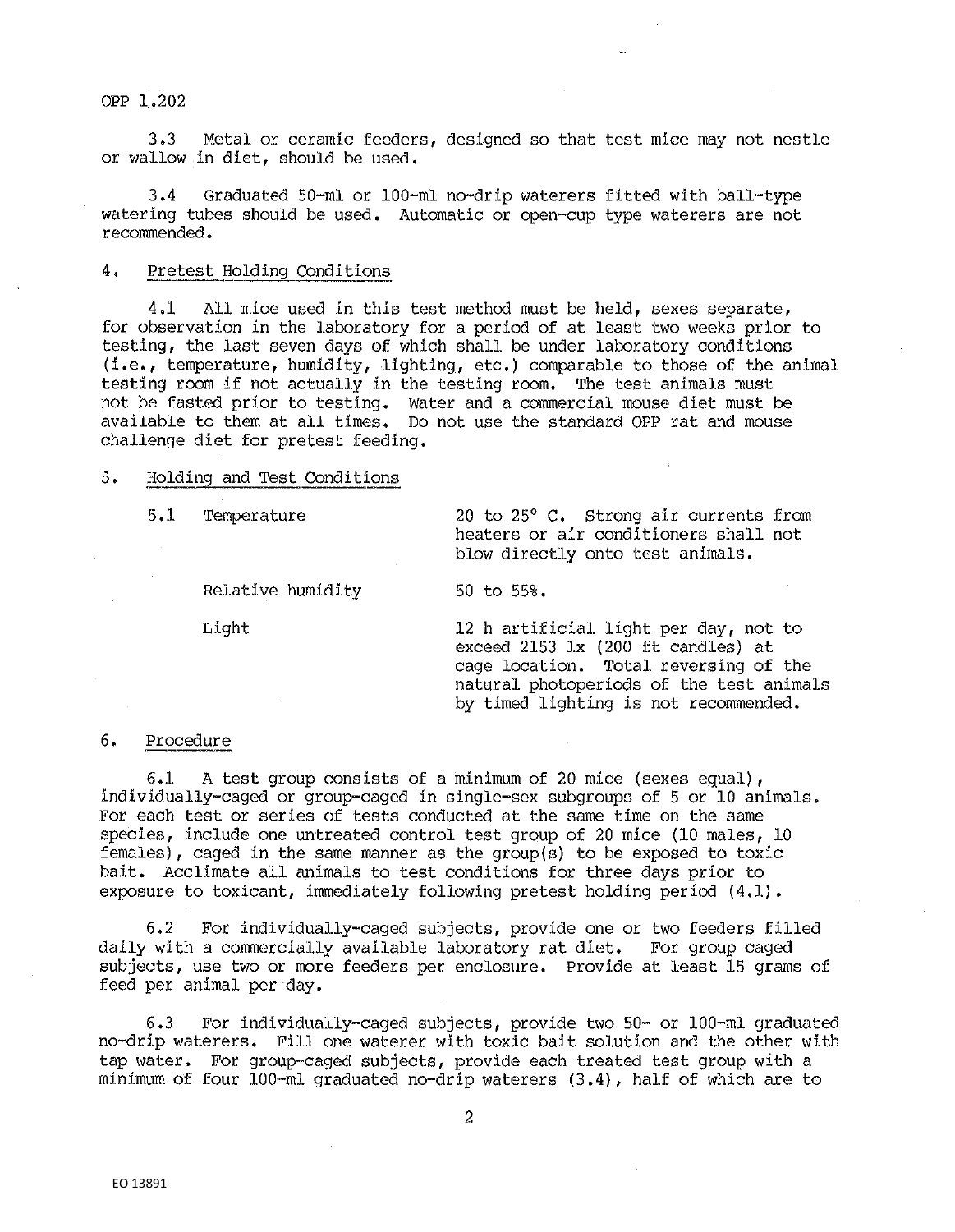## OPP 1.202

be filled with tap water and the other half to be filled with the toxic liquid bait formulation diluted with tap water according to use directions, Position waterers relative to food sources and other features so that the cage environment does not clearly favor any waterer position over any other, Replenish both liquids as necessary so that no waterer becomes less than approximately one-third filled. Reverse position of the waterers daily,

6.4 Provide the control group(s) with waterers of the same number and type that are used for the test group(s). Replenish as necessary so that no waterer becomes less than approximately one-third filled.

6.5 Each day record the total quantity of each liquid consumed during the preceding 24 h for both the test and control groups.

6.6 Animals on test shall not be subjected to undue or unnecessary stress from noise or human activities (i.e., movement). Human activity within the animal test room shall be minimal.

### 7. Test Period

7,1 Maintain test period for 15 days, even if 100% mortality of bait-exposed animals occurs in less than 15 days.

7,2 Remove dead mice daily, or more frequently as observed.

7.3 Remove toxicant-containing waterers at the end of the 15-day test period, leaving and maintaining the tap-water waterers.

7. 4 More than a 10% mortality in the control group negates the test, even if a 100% mortality had been achieved in the test group.

7.5 This laboratory efficacy test should be replicated at least once.

## 8. Test Period Follow-Up

8,1 Maintain observation on surviving toxic-bait and control-group mice for a minimum of five days following test period.

8.2 Continue feeding the commercial rodent laboratory diet as in 6.2.

8,3 Describe unusual activities of test and control mice in report of test and posttest periods.

# 9. Calculation and Evaluation of Results

9.1 Record date, weight, and sex of each mouse dying during the test and of survivors in both the test and control groups, and amounts of toxic and nontoxic liquids consumed during the test and posttest periods. Retain original laboratory test records for future reference. Report all data collected, including initial and final weights of test subjects. Include copies of all "raw" data sheets as well. as typed numerical summaries of test results.